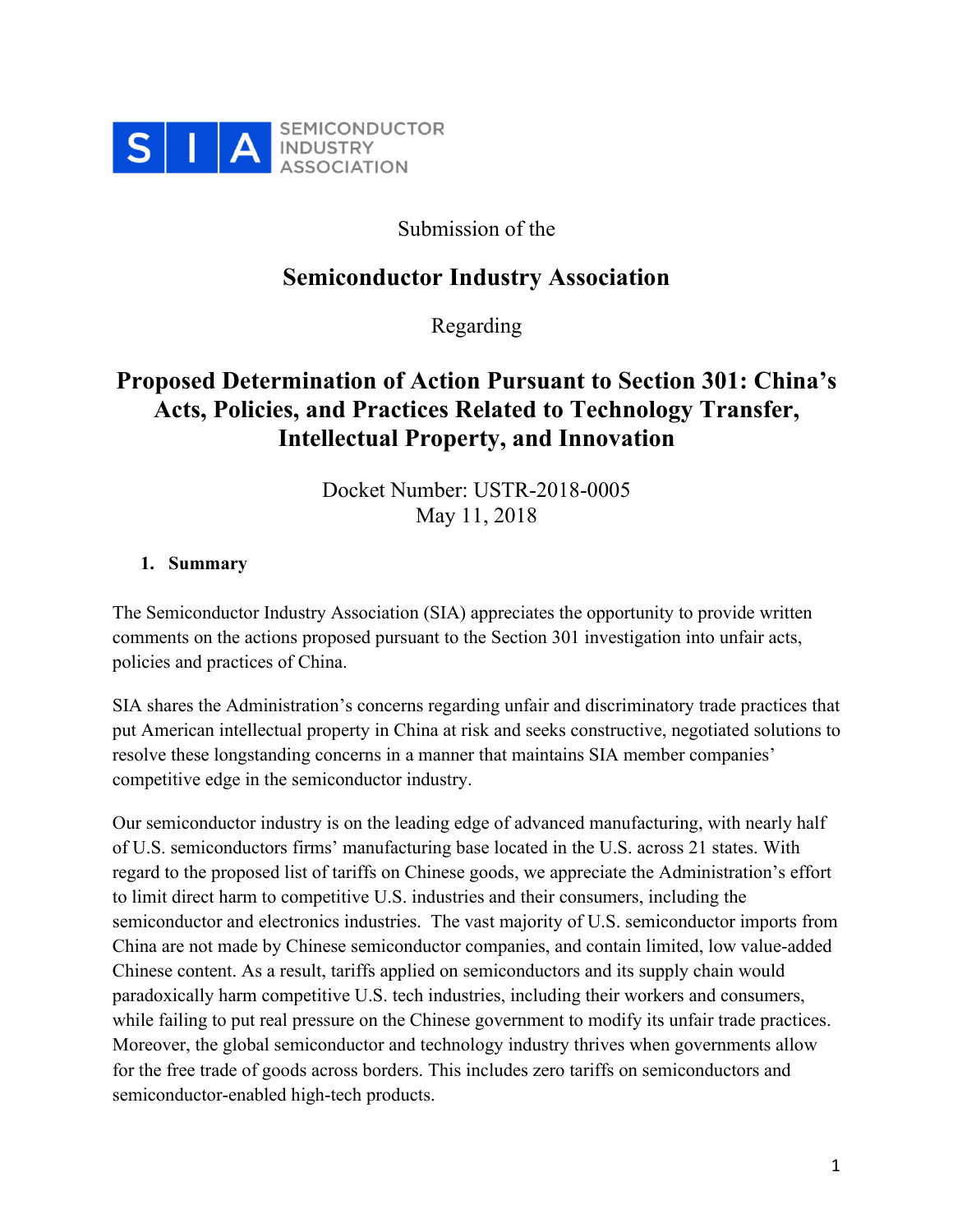We note and appreciate that most semiconductors, and major consumer electronics products in which they are embedded, are excluded from the list. However, the proposed list still contains a number of products of importance to the U.S. semiconductor industry supply chain and its customers that will cause disproportionate economic harm to U.S. interests. We request that the Administration remove these products from its proposed tariff list in order to maintain U.S. competitiveness and leadership in the global semiconductor marketplace.

#### **2. Requested List of Products for Removal from Proposed Tariff Action**

The semiconductor industry has one of the most complex and global supply chains of any industry, with several hundred processing steps involved in the manufacturing of individual components, and hundreds of unique components integrated in the final products sold to businesses and consumers. While we appreciate that integrated circuits were largely excluded from the proposed tariff list, we are concerned that the proposal still captures semiconductor devices, classified under HS 8541, and a wide range of inputs critical to the production and manufacture of semiconductors here in the United States, including specialized equipment, machine tools, instruments, and parts.

In the April 6, 2018 Federal Register notice, the USTR asked commenters to discuss "*whether imposing increased duties on a particular product would be practicable or effective to obtain the elimination of China's acts, policies, and practices, and whether maintaining or imposing additional duties on a particular product would cause disproportionate economic harm to U.S. interests* ... " These questions are answered in turn as follows:

• Imposing duties on semiconductors and semiconductor manufacturing equipment in the current list will hinder SIA member companies' competitiveness and increase prices without creating any real pressure on China to change its trade practices. Forcing semiconductor firms to consider shifting supply chains because of tariffs on their imported goods from China would be very costly and put SIA member companies at a competitive disadvantage vis-a-vis their global competitors. Firms have chosen to produce lower margin components globally to reduce costs, serve local market needs more effectively, and maintain leadership. Forced disruptions in their global supply chains would add expenses through: 1) the cost of shifting the supply chain (e.g. higher product and shipping fees) to a geography other than China, and 2) the cost of producing in a more expensive business environment created by the tariffs. Even in categories (subheadings) where U.S. imports from China are not a large percentage of the total U.S. imports, shifting to sources outside of China can be difficult due to capacity constraints and the need for suppliers and customers to qualify the new locations to ensure that the products meet robust technical specifications.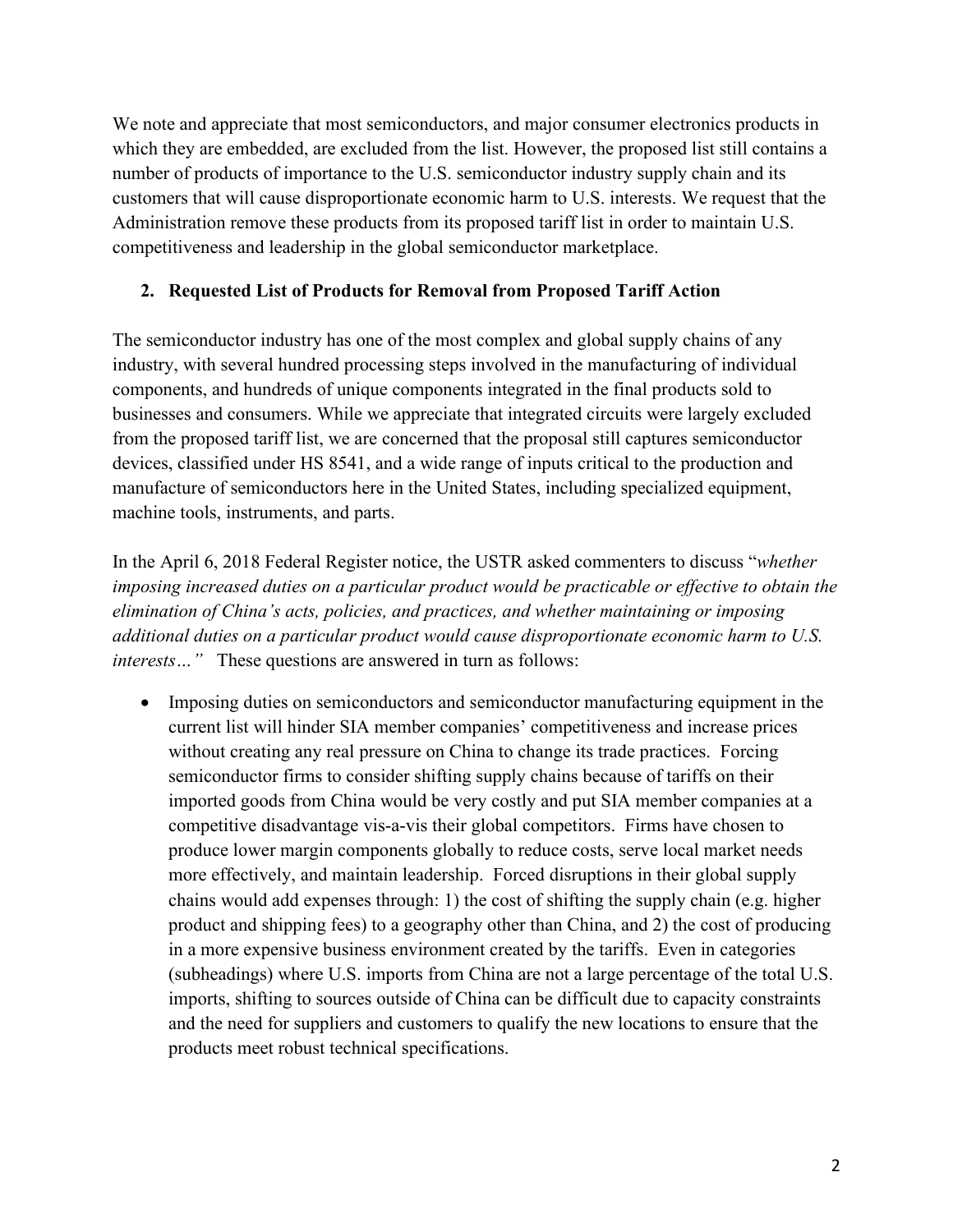- Imposing duties on the products for which we seek removal would not result in the elimination of the Chinese acts and policies that the Administration seeks. Many of the semiconductor and equipment products of concern, and particularly semiconductor devices under HS 8541, contain little to no Chinese domestic content. Rather, they are U.S. or other non-Chinese-origin products in which a portion of the production process, often times of very low-value, is done in China. While a crucial, cost-effective step in the semiconductor supply chain, this portion of production in China --typically assembly, testing, and packaging-- can represent a very small percentage of value-add. As a result, tariffs on products under HS 8541 will disproportionately harm SIA member companies to the benefit of any Chinese competitors.
- Finally, imposing duties on semiconductors and semiconductor equipment would cause disproportionate economic harm to U.S. interests. As noted above, the products for which we seek removal, particularly semiconductor devices under HS 8541, are not produced by indigenous Chinese companies. The products often contain U.S. or other non-Chinese value add, such as an import under HS 8541 in which a silicon chip made in the U.S. is inside of the plastic packaging performed in China. Thus, tariffs on these products would ultimately negatively impact SIA member companies and customers, as well as downstream manufacturing industries that incorporate these products.

Such outcomes resulting from U.S. government action pursuant to the Section 301 investigation would be paradoxical, given that the purpose of the investigation is to address Chinese practices that undermine the global competitiveness of U.S. firms. We therefore respectfully request that the attached list of products be removed from the proposed tariff list.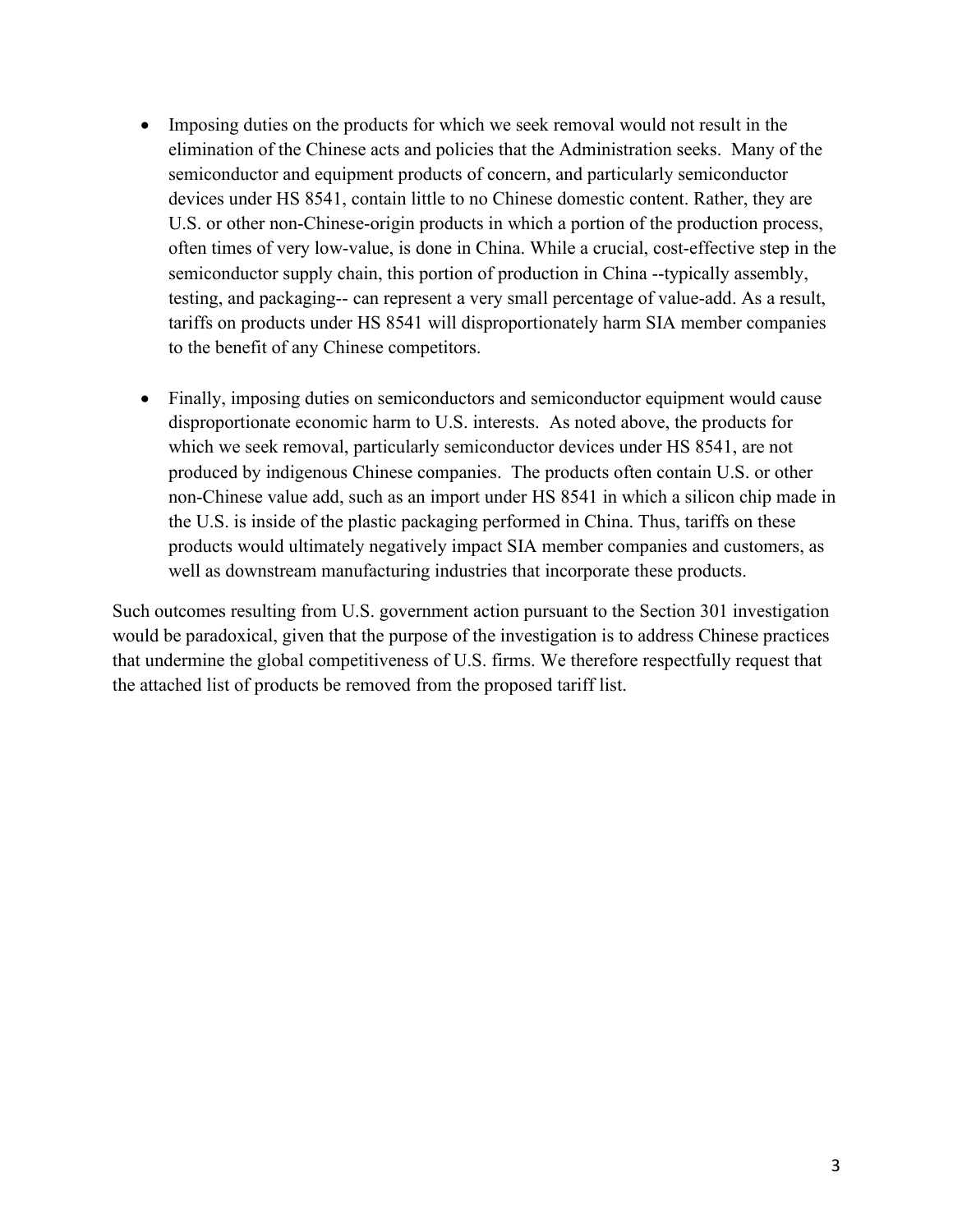# **Attachment**

| <b>HTS</b><br>Subheading | <b>Product Description</b>                                                                                                                                     | <b>Importance to</b><br>Semiconductor<br><b>Industry</b>                                                                | <b>Total U.S.</b><br>Imports (\$),<br>2017 | U.S.<br><b>Imports</b><br>from China<br>(S), 2017 |
|--------------------------|----------------------------------------------------------------------------------------------------------------------------------------------------------------|-------------------------------------------------------------------------------------------------------------------------|--------------------------------------------|---------------------------------------------------|
| 84569031<br>1.           | Machine tools operated by<br>electro-chemical or ionic-<br>beam processes, for<br>working metal                                                                | Essential high-end<br>tool for<br>semiconductor<br>manufacturing                                                        | 33, 344, 740                               | 5,074,821                                         |
| 84569071<br>2.           | Machine tools operated by<br>electro-chemical or ionic-<br>beam processes, other than<br>for working metal                                                     | Essential high-end<br>tool for<br>semiconductor<br>manufacturing                                                        | 14,496,326                                 | 2,196,673                                         |
| 84717060<br>3.           | ADP storage units other<br>than magnetic disk, not in<br>cabinets for placing on a<br>table, etc., not entered with<br>the rest of a system                    | Important<br>electronic good that<br>includes significant<br>U.S. semiconductor<br>content                              | 1,398,051,353                              | 412,603,195                                       |
| 4. 85044040              | Electrical speed drive<br>controllers for electric<br>motors (static converters)                                                                               | May in future<br>include<br>semiconductor<br>modules now<br>classified under<br>8541.29 if<br>thermistor is<br>present. | 879,773,091                                | 261,567,056                                       |
| 5.<br>85049075           | Printed circuit assemblies<br>of electrical transformers,<br>static converters and<br>inductors, nesoi                                                         | Significant amount<br>of U.S.<br>semiconductors is<br>embedded on<br>printed circuit<br>boards                          | 188,548,860                                | 39,242,042                                        |
| 6. 85369040              | Electrical terminals,<br>electrical splicers and<br>electrical couplings, wafer<br>probers, for a voltage not<br>exceeding 1,000 V                             | Essential high-end<br>tool for<br>semiconductor<br>testing                                                              | 928, 251, 152                              | 146,200,351                                       |
| 85369085<br>7.           | Other electrical apparatus<br>nesi, for switching or<br>making connections to or in<br>electrical circuits, for a<br>voltage not exceeding<br>$1,000$ V, nesoi | Semiconductor<br>related product that<br>is majority<br>produced by non-<br>Chinese companies                           | 795,368,657                                | 194,986,720                                       |
| 85412100<br>8.           | Transistors, other than<br>photosensitive transistors,                                                                                                         | Semiconductor<br>transistor that is                                                                                     | 179,991,496                                | 71,825,627                                        |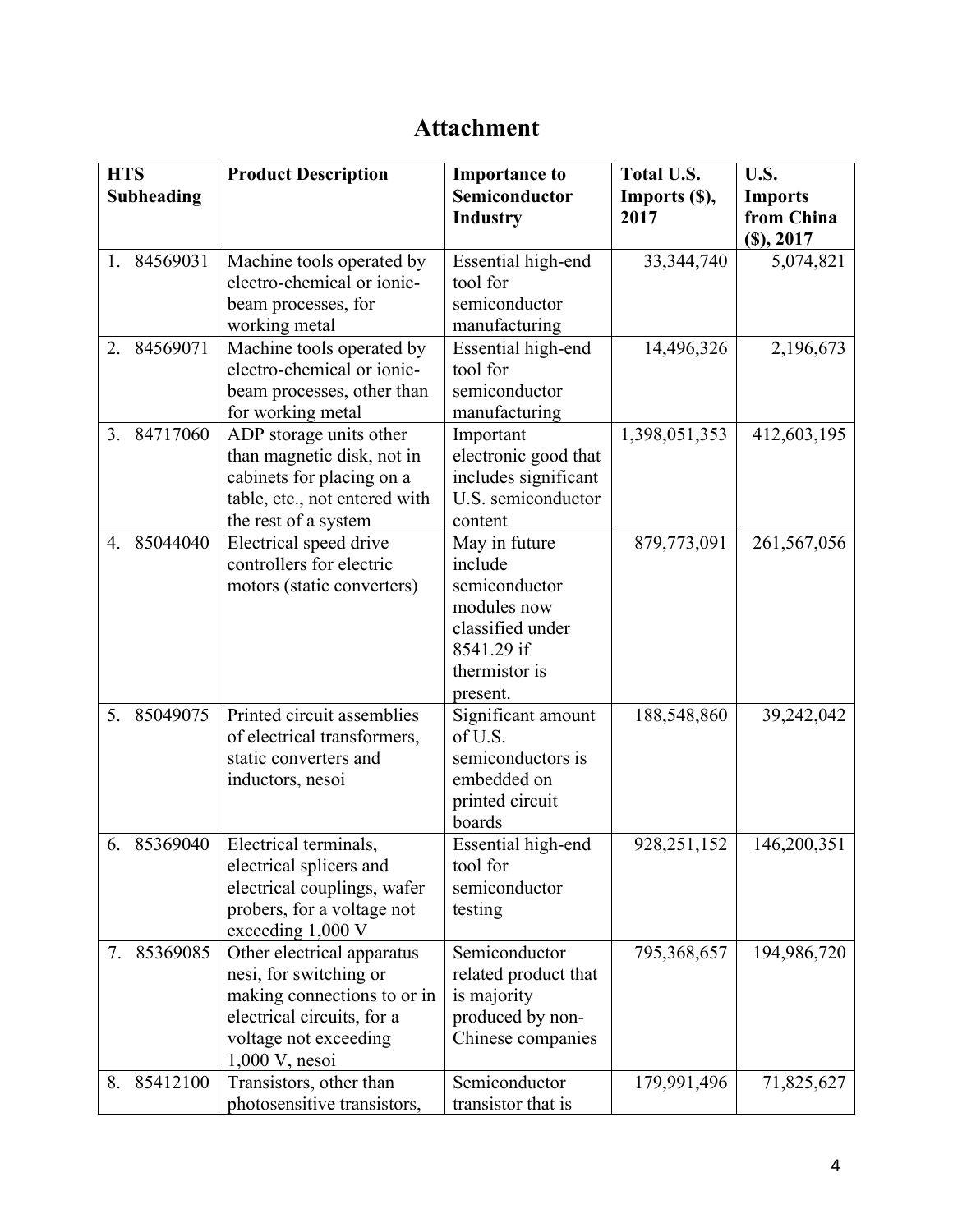|             | with a dissipation ration of<br>less than 1 W                                                                                                              | majority produced<br>by non-Chinese<br>companies                                               |               |             |
|-------------|------------------------------------------------------------------------------------------------------------------------------------------------------------|------------------------------------------------------------------------------------------------|---------------|-------------|
| 9. 85412900 | Transistors, other than<br>photosensitive transistors,<br>with a dissipation rating of<br>1 W or more                                                      | Semiconductor<br>transistor that is<br>overwhelmingly<br>produced by non-<br>Chinese companies | 1,067,265,456 | 206,784,700 |
| 10.85413000 | Thyristors, diacs and triacs,<br>other than photosenstitive<br>devices                                                                                     | Semiconductor<br>transistor that is<br>majority produced<br>by non-Chinese<br>companies        | 100,416,325   | 28,261,170  |
| 11.85414070 | Photosensitive transistors                                                                                                                                 | Semiconductor<br>transistor that is<br>majority produced<br>by non-Chinese<br>companies        | 20,443,886    | 1,477,946   |
| 12.85414080 | Photosensitive<br>semiconductor devices<br>nesi, optical coupled<br>isolators.                                                                             | Semiconductor<br>transistor that is<br>majority produced<br>by non-Chinese<br>companies        | 299,517,675   | 52,770,732  |
| 13.85414095 | Photosensitive<br>semiconductor devices<br>nesi, other                                                                                                     | Semiconductor<br>transistor that is<br>majority produced<br>by non-Chinese<br>companies        | 209,547,315   | 13,608,607  |
| 14.85415000 | Semiconductor devices<br>other than photosensitive<br>semiconductor devices,<br>nesi                                                                       | Semiconductor<br>transistor that is<br>majority produced<br>by non-Chinese<br>companies        | 315,643,895   | 34,773,678  |
| 15.85416000 | Mounted piezoelectric<br>crystals                                                                                                                          | Semiconductor<br>transistor that is<br>majority produced<br>by non-Chinese<br>companies        | 411,936,401   | 167,863,911 |
| 16.85419000 | Parts of diodes, transistors,<br>similar semiconductor<br>devices, photosensitive<br>semiconductor devices,<br>LED's and mounted<br>piezoelectric crystals | Semiconductor<br>transistor that is<br>majority produced<br>by non-Chinese<br>companies        | 191,570,090   | 36,095,350  |
| 17.85447000 | Optical fibre cables made<br>up of individually sheathed                                                                                                   | Critical component<br>for advancing                                                            | 1,173,139,254 | 283,379,997 |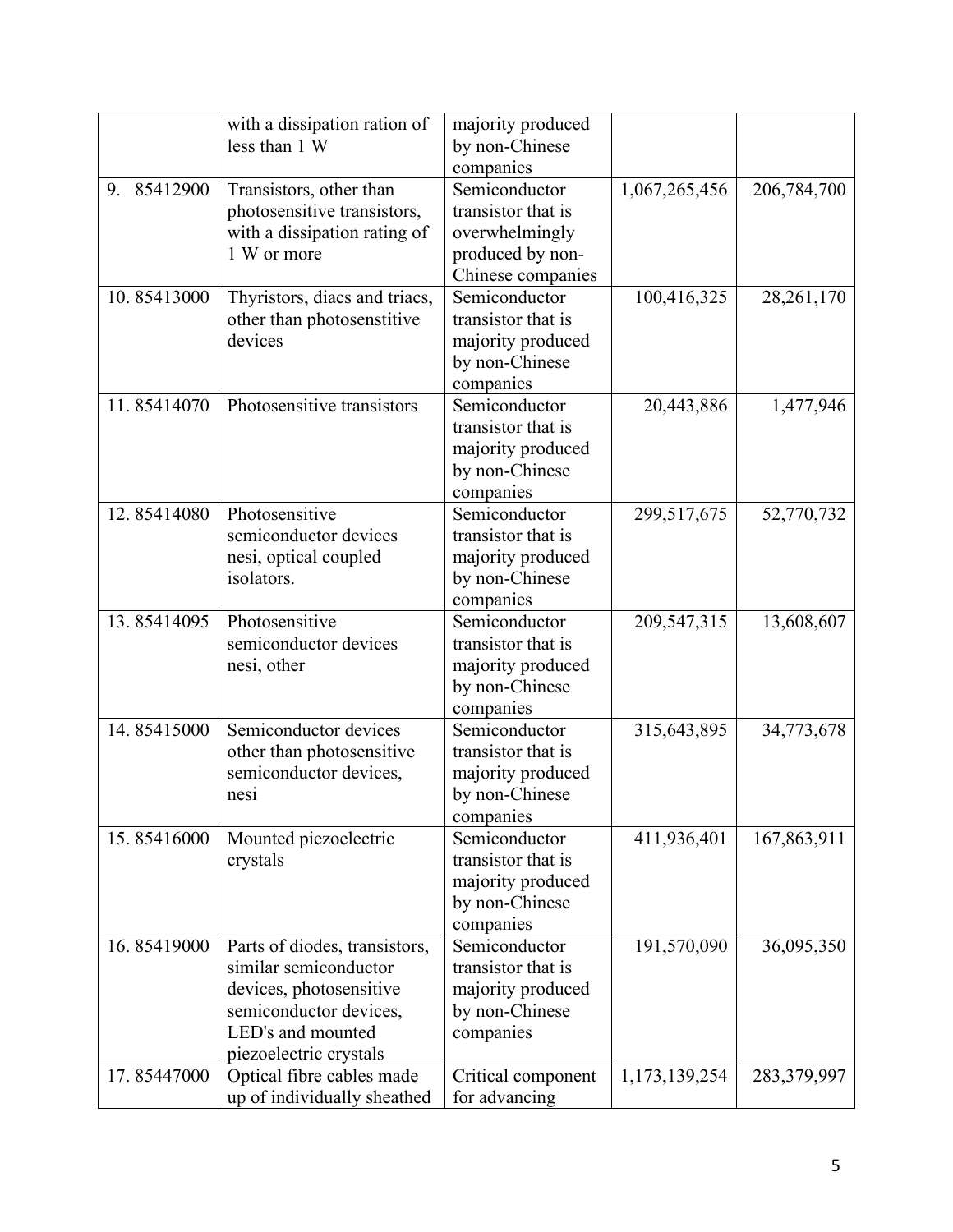|             | fibres, whether or not<br>containing electric<br>conductors or fitted with<br>connectors                                                                     | computing and<br>communications<br>platforms which<br>integrate<br>semiconductors              |             |            |
|-------------|--------------------------------------------------------------------------------------------------------------------------------------------------------------|------------------------------------------------------------------------------------------------|-------------|------------|
| 18.90248000 | Machines and appliances<br>for testing the mechanical<br>properties of materials<br>other than metals                                                        | Essential high-end<br>tool for<br>semiconductor<br>manufacturing                               | 81,736,724  | 6,084,485  |
| 19.90303338 | Other instruments and<br>apparatus, nesi, for<br>measuring or checking<br>electrical voltage, current,<br>resistance or power,<br>without a recording device | Essential high-end<br>tool for<br>semiconductor<br>manufacturing                               | 270,824,456 | 64,667,296 |
| 20.90308200 | Instruments and apparatus<br>for measuring or checking<br>semiconductor wafers or<br>devices                                                                 | Essential high-end<br>tool for<br>semiconductor<br>testing                                     | 353,818,599 | 32,240,256 |
| 21.90309025 | Printed circuit assemblies<br>for instruments and<br>apparatus for measuring or<br>detecting ionizing radiation                                              | Significant amount<br>of U.S.<br>semiconductors is<br>embedded on<br>printed circuit<br>boards | 16,650,579  | 3,966,747  |
| 22.90309066 | Printed circuit assemblies<br>for subheadings and<br>apparatus of 9030.40 $&$<br>9030.82                                                                     | Significant amount<br>of U.S.<br>semiconductors is<br>embedded on<br>printed circuit<br>boards | 281,099,089 | 24,953,836 |
| 23.90309068 | Printed circuit assemblies,<br><b>NESOI</b>                                                                                                                  | Significant amount<br>of U.S.<br>semiconductors is<br>embedded on<br>printed circuit<br>boards | 73,780,101  | 12,447,119 |
| 24.90309084 | Parts and accessories for<br>instruments and apparatus<br>for measuring or checking<br>semiconductor wafers or<br>devices, nesoi                             | Essential high-end<br>tool for<br>semiconductor<br>testing                                     | 159,603,770 | 35,547,026 |
| 25.90309089 | Parts and accessories for<br>instruments and apparatus<br>for measuring or checking                                                                          | Essential high-end<br>tool for<br>semiconductor<br>testing                                     | 360,228,610 | 27,419,382 |